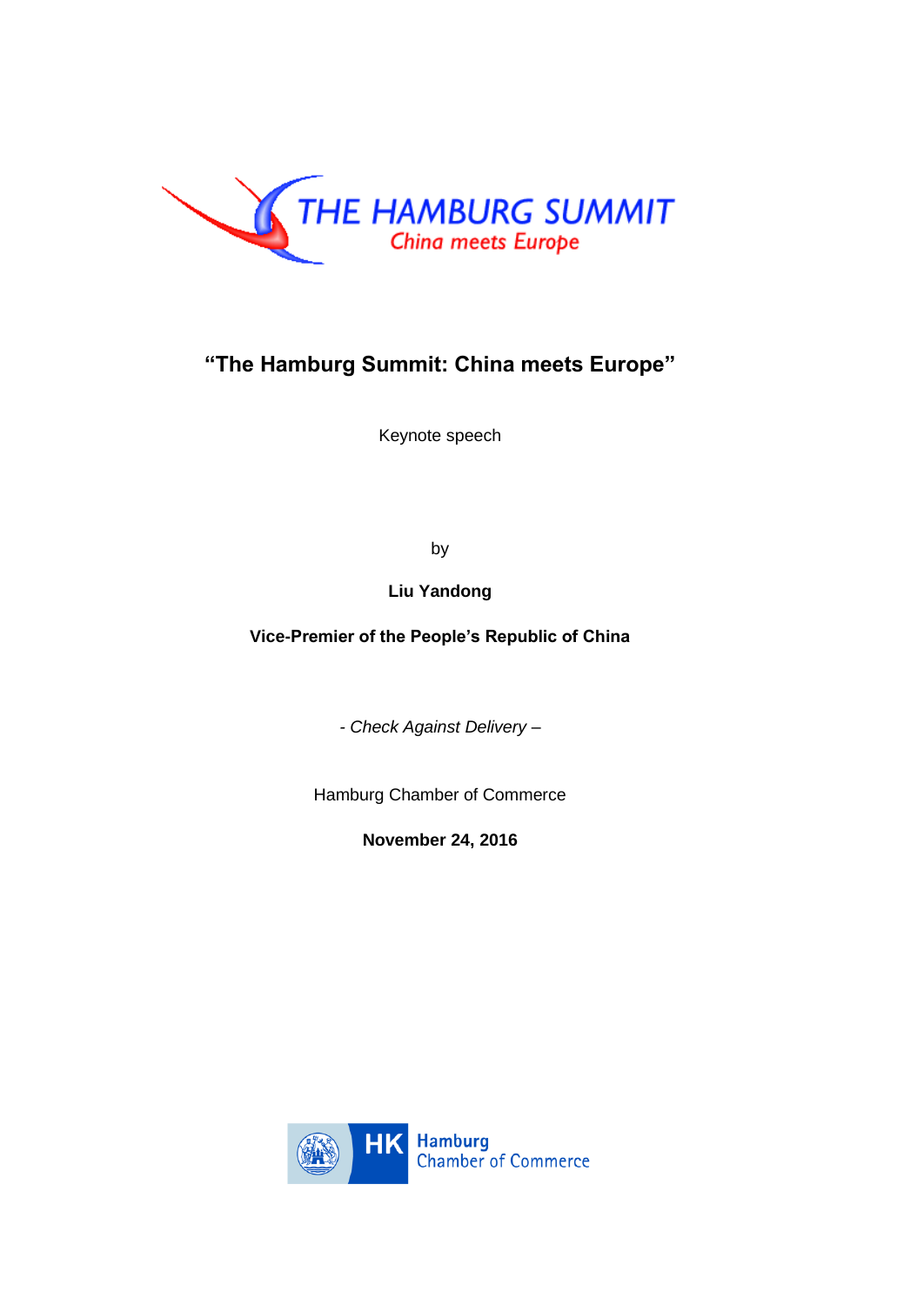# **Innovation and Win-Win Progress: A New Voyage of China-Europe Cooperation**

# **Keynote Speech by H.E. Liu Yandong Vice Premier of the State Council of the People's Republic of China At the Closing Lunch of the 7th Hamburg Summit of China-Europe Forum**

#### **Hamburg, Germany, 24 November 2016**

Your Excellency Vice President Jyrki Katainen, Your Excellency Foreign Minister Frank-Walter Steinmeier, Your Excellency First Mayor Olaf Scholz, Ladies and Gentlemen,

lt gives me great pleasure to attend the closing lunch of the Hamburg Summit of China-Europe Forum. Since its initiation in 2004, the Hamburg Summit, which is focused on China's development and China-Europe cooperation, has established itself as an important platform for the political and business communities of the two sides to get to know each other and explore cooperation. In the past two days, over 400 representatives from China, Germany and other European countries gathered here in Hamburg for in-depth discussions on new opportunities for China-Germany and China-Europe cooperation brought about by China's economic restructuring and the "Belt and Road" initiative. Your candid and practical exchanges have yielded fruitful results. I wish to offer my congratulations on the success of this Summit.

First Mayor Scholz just told me Hamburg has set about preparing for next year's G20 Summit, which is undoubtedly a global highlight. China had the honor of hosting the G20 Summit in Hangzhou last September, which was a great success thanks to the joint efforts of all parties. Under the theme "towards an innovative, invigorated, interconnected and inclusive world economy", G20 Ieaders reached the Hangzhou Consensus regarding strengthening policy coordination, breaking a new path for growth, improving global economic and financial governance, boosting robust international trade and investment and promoting inclusive and interconnected development. The summit conveyed confidence in the prospect of world economic growth, injected fresh impetus and charted a way forward for the world economy, which reflected China's vision and efforts for the development of the global economy.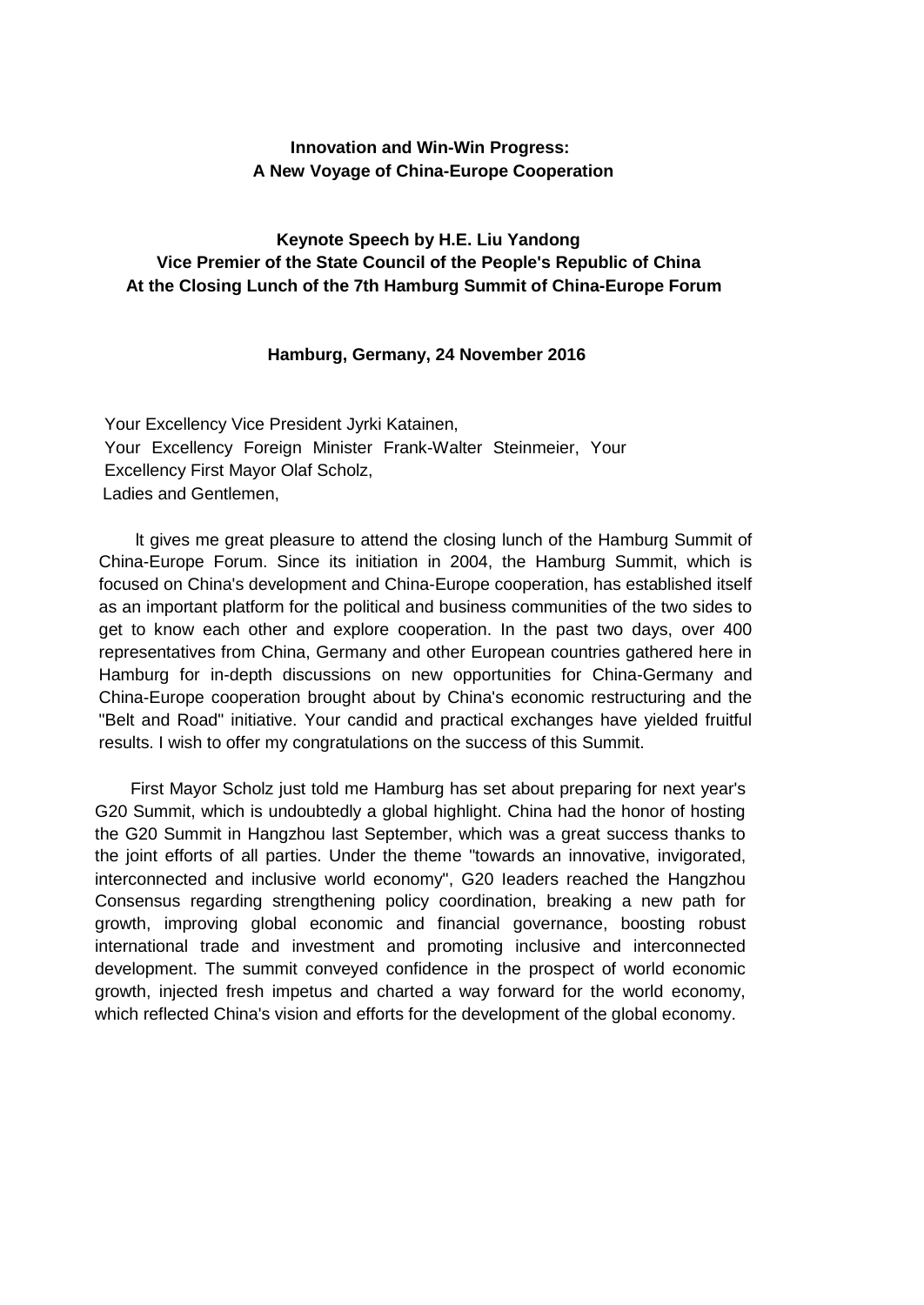The success of the Hangzhou Summit would not have been possible without the generous support from Germany and other G20 members. It also laid a solid foundation for next year's Summit to be hosted by Germany. In a few days' time, Germany will officially take over the G20 presidency from China. We look forward to continuing our close cooperation to facilitate the implementation of the outcomes of the Hangzhou Summit, maintain the continuity of core agenda items and enhance the cooperation between China and Germany and Europe on global governance. We hope to make joint efforts to introduce new ideas to tackle the current world economic difficulties and boost confidence in world economic recovery, and bring about new opportunities for the development of both China and Europe. I have every reason to believe that next year, Hamburg will present the world another remarkable and successful G20 Summit.

# Friends,

I assume that friends from Europe, especially from the business community, are very much interested in the direction and prospects of China's economy, which is now the second largest in the world. Hereby, I wish to offer you some of my observations.

After 38 years of rapid development since the reform and opening-up, China's economy has now entered a "new normal" featuring medium-high growth rate. China's economic aggregates have exceeded US\$10 trillion, yet the country is faced with long and deep-rooted imbalances. The development model of the past, which was hugely dependent on the input of resources, capital and labor, is no Ionger sustainable. Despite the daunting challenges from both within and outside the country and the downward economic pressure, the Chinese government did not resort to pump-priming. Rather, we sought to improve macro policies with creative utilization of the policy tools-kit, including implementing proactive fiscal policies with more emphasis on effect and efficiency and substantial reduction of taxes and fees to lower the burden of businesses. These measures have helped to ensure stable and sound economic operations.

As a result, the economy is posting stable performance with various indicators lying within an appropriate range. The growth rates of the first three quarters of this year all stood at 6.7%, one of the highest among major economies. Ten million new jobs have been created this year, fulfilling the set target ahead of schedule. Commodity prices have been kept basically stable. With a contribution rate of 71%, domestic consumption has replaced investment as the largest contributor of economic growth. The service industry has generated 52.8% of the country's GDP. New economic models represented by the "Internet Plus" have enjoyed fast development. The one-day sales ofT-mall, the online retail website of Alibaba Group, from its annual "Nov 11 Shopping Festival", reached a record high of RMB120.7 billion yuan, up by 32% from that of last year, showcasing the great vitality and prospects of e-commerce in China.

Second, new changes are being brought about by the supply-side structural reform. We continued to push ahead reforms to streamline administration, delegate more powers, improve regulation and provide better services, and this has greatly ignited mass entrepreneurship. While last year, an average of 12,000 new companies got registered in China every day, the number in the first three quarters of this year reached nearly 15,000. By September this year, large-scale steel companies in China had phased out 40.75 million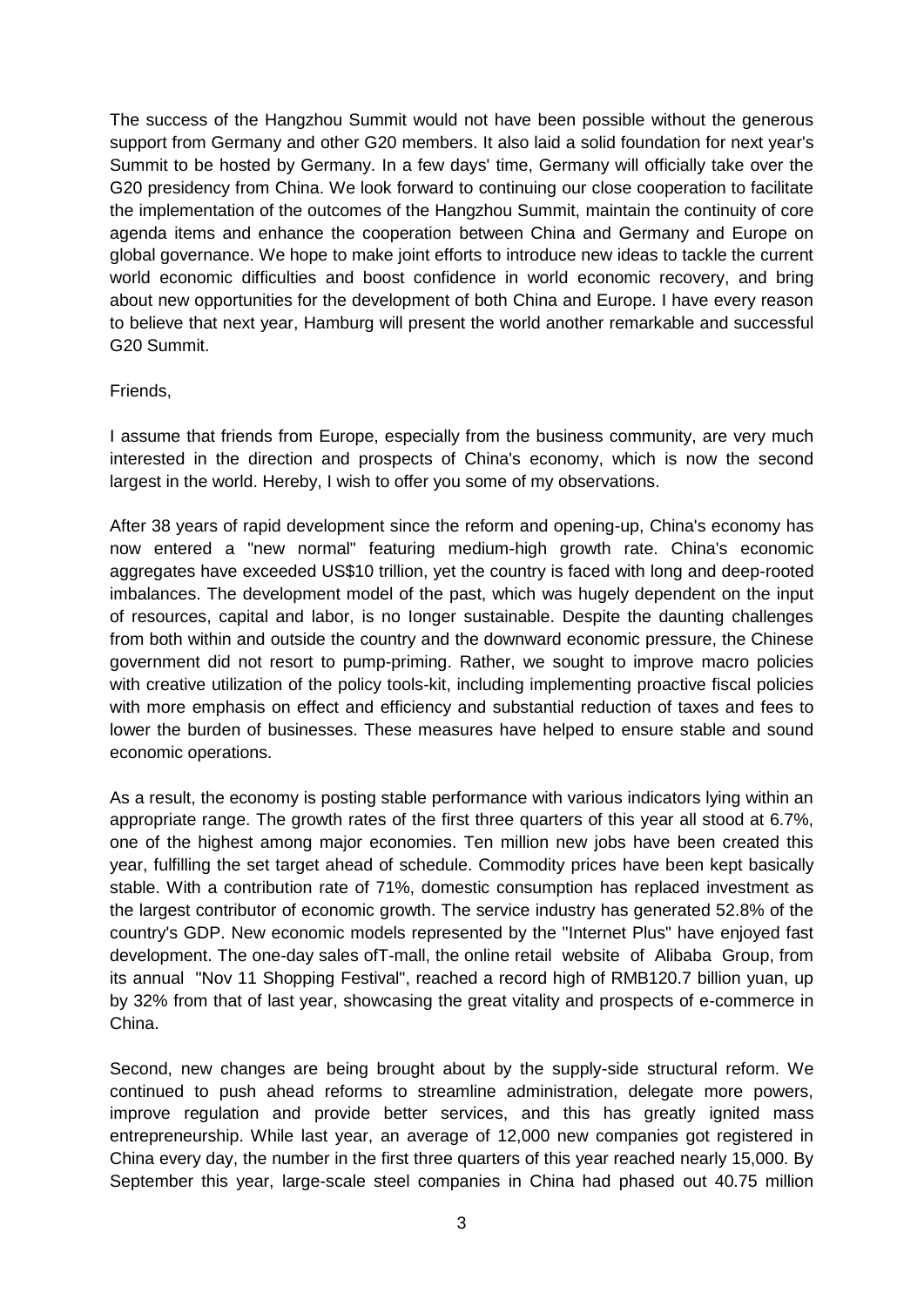tonnes of production capacity, completing 90.6% of the 45-million-tonne target of capacity reduction for the whole year. The reform to replace business tax with VAT is also producing tangible results with a total of RMB326.7 billion yuan saved for the companies in the first nine months of this year.

Third, innovation is generating new drivers of growth at a faster pace. Mass entrepreneurship and innovation has become a major source of new growth drivers to replace old ones. There have been more than 2,300 makerspaces nationwide, providing services to 120,000 start-up teams and companies. The added value of the hi-tech industry has increased 10.6% year on year. Hi-tech products keep emerging, and remarkable breakthroughs have been made in hitech projects, such as the world's fastest supercomputer, quantum satellite, and the world's largest single-aperture radio telescope. The "Made in China 2025" Strategy is moving forward, marked by significant increases in the output of new energy vehicles, industrial robots, integrated circuits and smartphones.

We remain optimistic about the prospect of China's economy. Our economy enjoys great resilience, broad space and huge potential. Most notably, there are three major sources of strength to sustain China's economic growth, namely, an over-900-million workforce, 170 million workers having received higher education or professionally trained, and an expanding middle-income group of hundreds of millions of people. Earlier this year, China introduced the Outline of the 13th Five-Year Plan for Economic and Social Development which places emphasis on the new concept of innovative, coordinated, green, open and shared development, and most importantly, puts innovation at a more prominent place, setting the direction for China's development in the coming years.

China's development brings opportunities to the world. The increment of China's economy in 2015 alone was equivalent to the total GDP of a medium-sized economy and contributed 25% to global growth. Over the next five years, China is projected to import US\$8 trillion of goods and services, receive US\$600 billion of foreign investment, invest US\$750 billion overseas and make 700 million visits abroad. China's market, made-in-China products, China's service sector, and consumption capacity of Chinese tourists will provide enduring driving forces for world economic development. The Belt and Road initiative of China is aimed at converting China's development into the world's opportunities and the world's development into China's opportunities, with a view to realizing common development through win-win cooperation. The Belt and Road initiative closely connects the vibrant economic circle in East Asia with the developed economic circle in Europe, opening up new windows of opportunity for China-Europe and China-Germany cooperation.

# Ladies and Gentlemen,

Thanks to the concerted efforts of the two sides, China-EU trade has increased by over 250 folds in the past 40 years and more, amounting to US\$564.9 billion last year and US\$405.2 billion from January to September this year. Two-way investment kept growing. By September, direct investment made by EU countries in China had exceeded US\$110 billion in cumulative terms, and Chinese investment in the EU bad reached about US\$70 billion. It is the extensive consensus between the two sides to develop a comprehensive strategic partnership for mutual benefit. Inspired by the commitment to building four partnerships for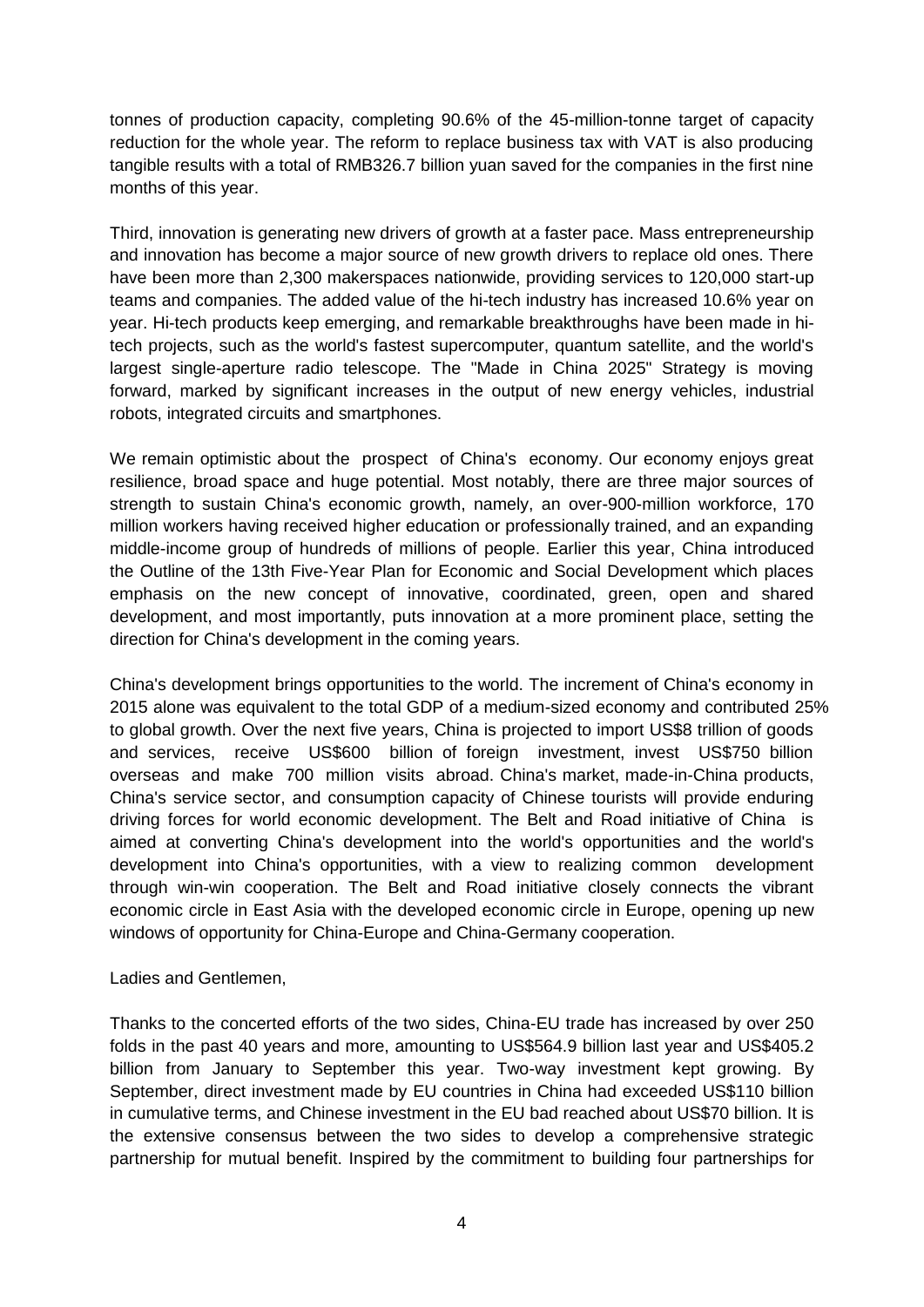peace, growth, reform and civilization, China and the EU are developing an all-round relationship at a higher Ievel.

The Chinese government consistently backs a multi-polar world and economic globalization and firmly supports the European integration process. This policy will not be changed because of the flux of events. Today, while both China and Europe are going through a crucial stage of reform, China-Europe cooperation is speeding up and upgrading. lt is an important time for us to enhance mutual trust, connectivity and complementarity to accumulate positive energy for our win-win cooperation. We should bear in mind our strategic and long-term interests, commit to dialogue and cooperation, properly address differences and make sure that the giant ship of China-Europe cooperation keeps to the right course. On the future of China's cooperation with Europe and Germany, I suggest that we make efforts in the following four aspects:

First, we need to increase complementarity as we make development strategies and broaden the space for shared interests. "A big vessel needs to sail on a broad waterway." So does the giant ship of our cooperation. China and Europe are located on the two ends of the Eurasian continent. Europe, important on the routes of the Belt and Road initiative, has a major part to play. By enlarging complementarity between the Belt and Road initiative and the Investment Plan for Europe, China and the EU have already made solid progress in establishing investment funds, creating connectivity platforms, deepening cooperation in digitization, conducting dialogue on legal affairs and facilitating personnel exchanges. Among the European countries, 18 have become the founding members of the Asian Infrastructure Investment Bank, and seven have signed MOUs on cooperation with China on the Belt and Road initiative. China has joined the European Bank for Reconstruction and Development, and established with Germany a coordination mechanism between "Made in China 2025" and Germany's "Industry 4.0". By the end of 2015, 16 freight train lines linking China and Europe across the Eurasian continent had been put into operation. With over 1,260 runs on these Iines, goods worth nearly US\$5 billion were transported every year. Increased complementarities between Chinese and European development strategies have widened the waterways for the giant ship of China-Europe cooperation and offered new opportunities for Chinese, German and other European businesses.

Second, we need to join hands to make innovation with a more open mind and create more paths for win-win cooperation. Innovation is a golden key to the door of world growth and the path for China and Europe to realize their development. With respective advantages in industrial and scientific innovation, complementarity far outweighs competition between China and Europe or China and Germany. China and the EU have decided to designate 2017 a "blue year" to deepen cooperation in oceanic research. Our joint efforts to explore new technologies, industries and fields will create new opportunities for China-Europe cooperation. And cooperation between Chinese and European enterprises in scientific innovation, green economy, digital economy, infrastructure construction, investment and financing cooperation and third-party market will surely make the pie of shared interests bigger.